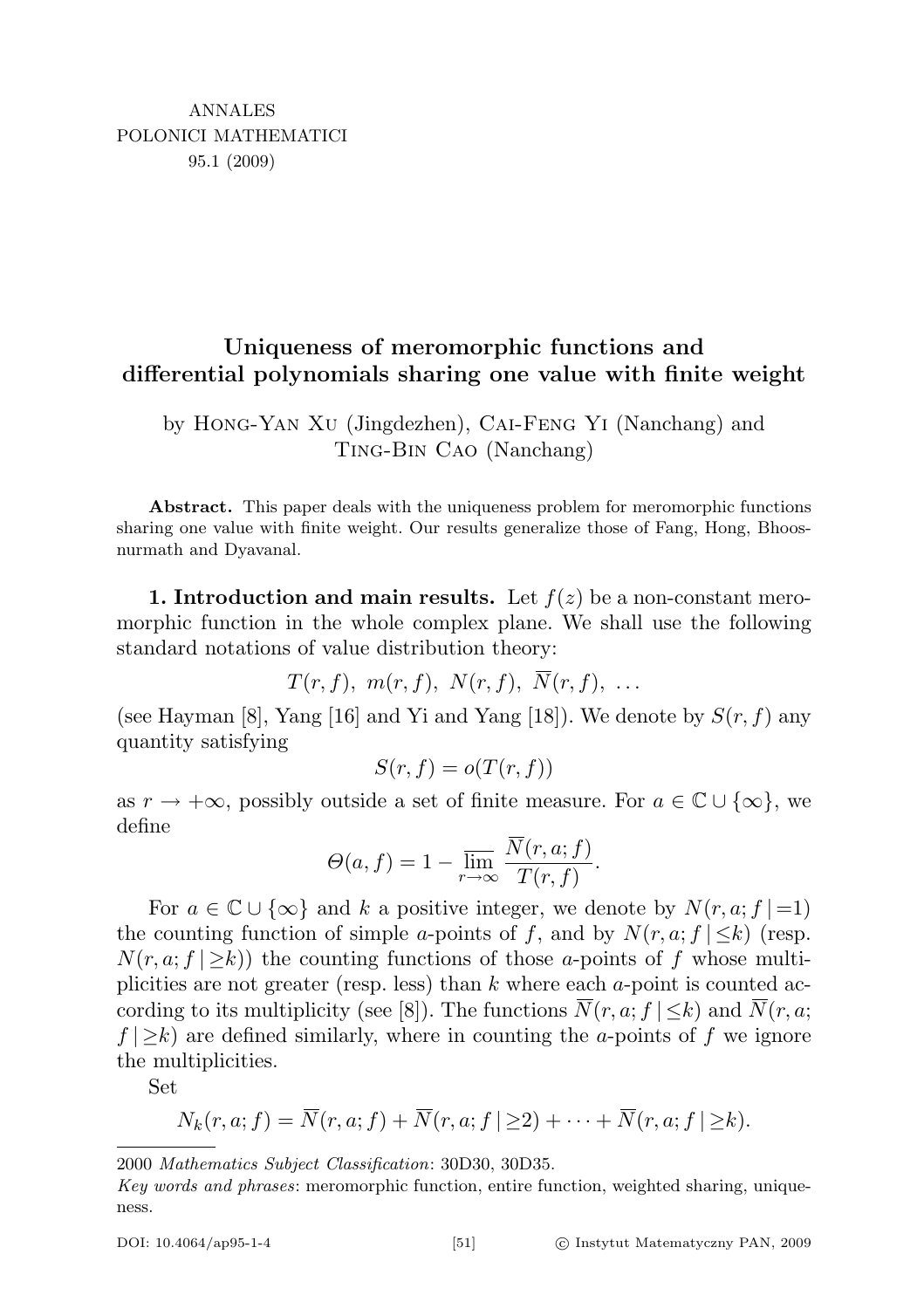We define

$$
\delta_k(a, f) = 1 - \overline{\lim_{r \to \infty}} \, \frac{N_k(r, a; f)}{T(r, f)}.
$$

Let  $f(z)$  and  $g(z)$  be two nonconstant meromorphic functions on  $\mathbb{C}$ . If for some  $a \in \mathbb{C} \cup \{\infty\}$  the roots of  $f(z) - a$  and  $g(z) - a$  (if  $a = \infty$ , the roots of  $f(z) - a$  and  $g(z) - a$  are poles of  $f(z)$  and  $g(z)$  respectively) coincide in locations and multiplicities, we say that  $f(z)$  and  $g(z)$  share the value a  $CM$  (counting multiplicities), and if they coincide in locations only, we say that  $f(z)$  and  $g(z)$  share a IM (ignoring multiplicities).

Yang and Hua [15] proved the following result.

THEOREM A ([15]). Let  $f(z)$  and  $g(z)$  be two nonconstant meromorphic functions,  $n \geq 11$  an integer, and  $a \in \mathbb{C} - \{0\}$ . If  $f^{n}(z) f'(z)$  and  $g^{n}(z)g'(z)$ share the value a CM, then either  $f(z) = dg(z)$  for some  $(n + 1)$ th root of unity d, or

 $g(z) = c_1 e^{cz}$  and  $f(z) = c_2 e^{-cz}$ 

where c, c<sub>1</sub>, and c<sub>2</sub> are constants satisfying  $(c_1c_2)^{n+1}c^2 = -a^2$ .

Using the same argument as in [15], Fang and Hong [6] proved the following result.

THEOREM B ([6]). Let  $f(z)$  and  $g(z)$  be two nonconstant entire functions, and  $n \geq 11$  an integer. If the functions  $[f^{n}(z)(f(z)-1)]f'(z)$  and  $[g<sup>n</sup>(z)(g(z) - 1)]g'(z)$  share the value 1 CM, then  $f(z) \equiv g(z)$ .

To state the next result, we require the following definition.

DEFINITION 1.1 ([10, 11]). Let k be a nonnegative integer or infinity. For  $a \in \mathbb{C} \cup \{\infty\}$ , we denote by  $E_k(a; f)$  the set of all a-points of f, where an a-point of multiplicity m is counted m times if  $m \leq k$  and  $k+1$  times if  $m > k$ . If  $E_k(a; f) = E_k(a; g)$ , we say that f, g share the value a with weight k.

The definition implies that if  $f, g$  share a value a with weight k then  $z_0$ is a zero of  $f - a$  with multiplicity  $m \leq k$  if and only if it is a zero of  $g - a$ with multiplicity  $m \ (\leq k)$ ; and  $z_0$  is a zero of  $f - a$  with multiplicity  $m \ (\geq k)$ if and only if it is a zero of  $g - a$  with multiplicity  $n > k$ ) where m is not necessarily equal to *n*.

We write  $f, g$  share  $(a, k)$  to mean that  $f, g$  share the value a with weight k; clearly if f, g share  $(a, k)$ , then f, g share  $(a, p)$  for all integers p with  $0 \leq p \leq k$ . Also, we note that f, g share a value a IM or CM if and only if they share  $(a, 0)$  or  $(a, \infty)$ , respectively.

With the notion of weighted sharing of values the following results improving Theorem A are proved in [4].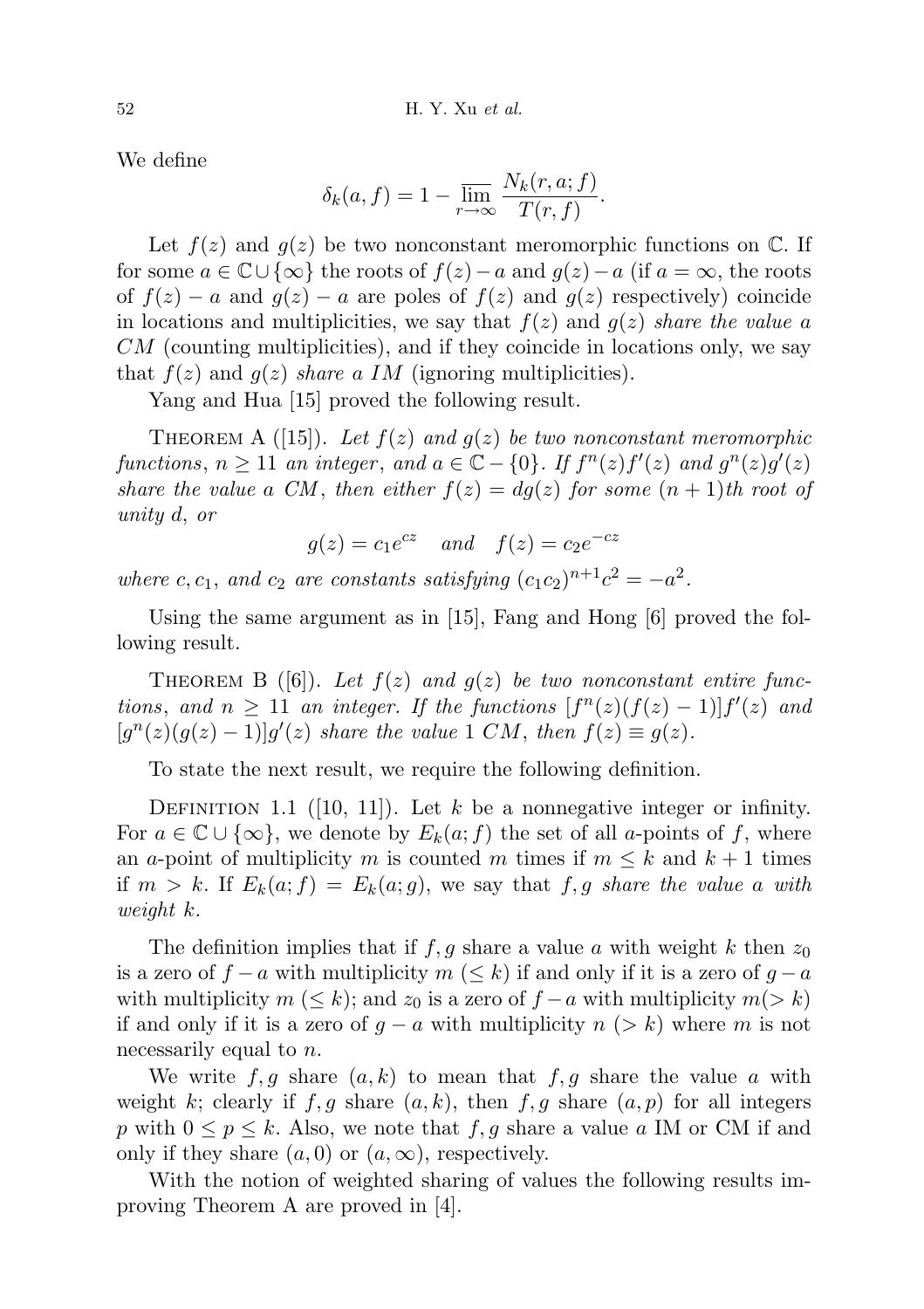THEOREM C ([4]). Let  $f(z)$  and  $g(z)$  be two nonconstant entire functions, and  $n \geq 9$  an integer. If

$$
E_2(1, f^{n}(z)(f(z)-1))f'(z)) = E_2(1, [g^{n}(z)(g(z)-1)]g'(z)),
$$

then  $f(z) \equiv g(z)$ .

THEOREM D ([4]). Let  $f(z)$  and  $g(z)$  be two nonconstant entire functions, and  $n \geq 17$  an integer. If  $[f^{n}(z)(f(z)-1)]f'(z)$  and  $[g^{n}(z)(g(z)-1)]$ 1)] $g'(z)$  share (1,0), then  $f(z) \equiv g(z)$ .

W. C. Lin and H. X. Yi [13] and Fang [5] obtained some unicity theorems corresponding to Theorem B.

THEOREM E ([13]). Let  $f(z)$  and  $g(z)$  be two nonconstant meromorphic functions with  $\Theta(\infty, f) > 2/(n+1)$  for some  $n \geq 12$ . If  $[f^{n}(z)(f(z)-1)]f'(z)$ and  $[g^{n}(z)(g(z)-1)]g'(z)$  share 1 CM, then  $f(z) \equiv g(z)$ .

THEOREM F ([5]). Let  $f(z)$  and  $g(z)$  be two nonconstant entire functions, and let n, k be positive integers with  $n > 2k+8$ . If  $[f^{n}(z)(f(z)-1)]^{(k)}$ and  $[g^{n}(z)(g(z)-1)]^{(k)}$  share 1 CM, then  $f(z) \equiv g(z)$ .

Bhoosnurmath and Dyavanal proved the following theorem.

THEOREM G ([3]). Let  $f(z)$  and  $g(z)$  be two nonconstant meromorphic functions, and let n, k be two positive integers with  $n > 3k+13$ . If  $\Theta(\infty, f)$  $3/(n+1)$ , and if  $[f^n(z)(f(z)-1)]^{(k)}$  and  $[g^n(z)(g(z)-1)]^{(k)}$  share 1 CM, then  $f(z) \equiv g(z)$ .

Now one may ask the following question which is the motivation for this paper.

Question. In Theorems E, F and G, can the nature of sharing 1 CM be further relaxed?

We now state the following three main results of this paper.

THEOREM 1.2. Let  $f(z)$ ,  $g(z)$  be two nonconstant meromorphic functions, and let n, k be two positive integers with  $n \geq 8k + 18$ . If  $\Theta(\infty, f)$  +  $\Theta(\infty, g) > 4/n$ , and if  $[f^{n}(z)(f(z) - 1)]^{(k)}$  and  $[g^{n}(z)(g(z) - 1)]^{(k)}$  share  $(1, 0)$ , then  $f \equiv g$ .

THEOREM 1.3. Let  $f(z)$ ,  $g(z)$  be two nonconstant meromorphic functions, and let n, k be two positive integers with  $n \geq 7k + 23/2$ . If  $\Theta(\infty, f)$  +  $\Theta(\infty, g) > 4/n$ , and if  $[f^n(z)(f(z) - 1)]^{(k)}$  and  $[g^n(z)(g(z) - 1)]^{(k)}$  share  $(1, 1)$ , then  $f \equiv q$ .

THEOREM 1.4. Let  $f(z)$ ,  $g(z)$  be two nonconstant meromorphic functions, and let n, k be two positive integers with  $n \geq 5k + 11$ . If  $\Theta(\infty, f)$  +  $\Theta(\infty, g) > 4/n$ , and if  $[f^{n}(z)(f(z) - 1)]^{(k)}$  and  $[g^{n}(z)(g(z) - 1)]^{(k)}$  share  $(1, 2)$ , then  $f \equiv g$ .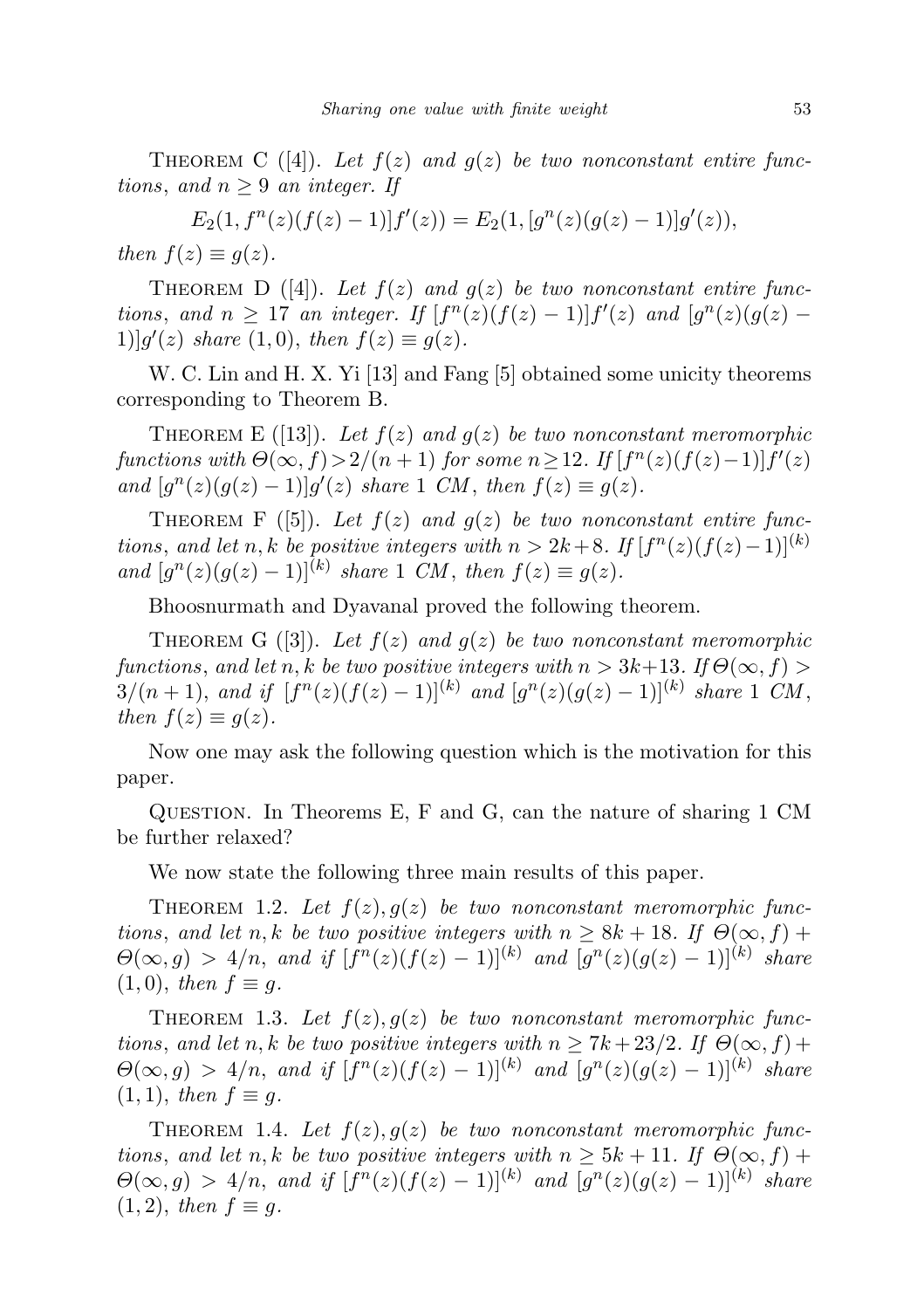When  $f$  and  $g$  are two entire functions we can similarly get the following results.

COROLLARY 1.5. Let  $f(z)$  and  $g(z)$  be two nonconstant entire functions, and let n, k be two positive integers with  $n > 4k + 11$ . If  $[f^{n}(z)(f(z) - 1)]^{(k)}$ and  $[g^{n}(z)(g(z)-1)]^{(k)}$  share  $(1,0)$ , then  $f \equiv g$ .

COROLLARY 1.6. Let  $f(z)$  and  $g(z)$  be two nonconstant entire functions, and let n, k be two positive integers with  $n > 4k + 9$ . If  $[f^{n}(z)(f(z) - 1)]^{(k)}$ and  $[g^{n}(z)(g(z)-1)]^{(k)}$  share  $(1,1)$ , then  $f \equiv g$ .

COROLLARY 1.7. Let  $f(z)$  and  $g(z)$  be two nonconstant entire functions, and let n, k be two positive integers with  $n > 3k + 7$ . If  $[f^{n}(z)(f(z) - 1)]^{(k)}$ and  $[g^{n}(z)(g(z)-1)]^{(k)}$  share  $(1, 2)$ , then  $f \equiv g$ .

Now we explain some definitions and notations which are used in the paper.

DEFINITION 1.8 ([2, 18]). When f and g share 1 IM, we denote by  $\overline{N}_L(r, 1; f)$  the counting function of the 1-points of f whose multiplicities are greater than the multiplicites of the corresponding 1-points of  $q$ , where each zero is counted only once; similarly, we have  $\overline{N}_L(r, 1; g)$ . We also denote by  $N_{11}(r, 1; f)$  the counting function of common simple *a*-points of f and g; and  $\overline{N}_{E}^{(2)}(r,1;f)$  denotes the counting function of those multiplicity 1-points of  $f$  and  $g$ , each point in these counting functions is counted only once. In the same way, one can define  $N_{11}(r, 1; g)$ ,  $\overline{N}_{E}^{(2)}(r, 1; g)$ .

In addition, let  $z_0$  be the zeros of  $f - 1$  with multiplicity p and zeros of  $g-1$  with multiplicity q. We denote by  $\overline{N}_{f>k}(r, 1; g)$  the reduced counting function of those zeros of  $f - 1$  and  $g - 1$  such that  $p > q = k$ ;  $\overline{N}_{q > k}(r, 1; f)$ is defined analogously.

DEFINITION 1.9 ([10, 11]). Let  $f, g$  share the value 1 IM. We denote by  $\overline{N}_{\ast}(r,1;f,g)$  the reduced counting function of those 1-points of f whose multiplicities differ from the multiplicities of the corresponding 1-points of g. Clearly  $\overline{N}_*(r,1;f,g) \equiv \overline{N}_*(r,1;g,f)$  and  $\overline{N}_*(r,1;f,g) = \overline{N}_L(r,1;f) +$  $\overline{N}_L(r, 1; q)$ .

2. Some lemmas. For the proof of our results we need the following lemmas.

LEMMA 2.1 ([8]). Let f be a nonconstant meromorphic function, k a positive integer, and c a nonzero finite complex number. Then

$$
T(r, f) \le \overline{N}(r, f) + N(r, 0; f) + N(r, c; f^{(k)}) - N(r, 0; f^{(k+1)}) + S(r, f),
$$
  
\n
$$
T(r, f) \le \overline{N}(r, f) + N_{k+1}(r, 0; f) + \overline{N}(r, c; f^{(k)}) - N_0(r, 0; f^{(k+1)}) + S(r, f),
$$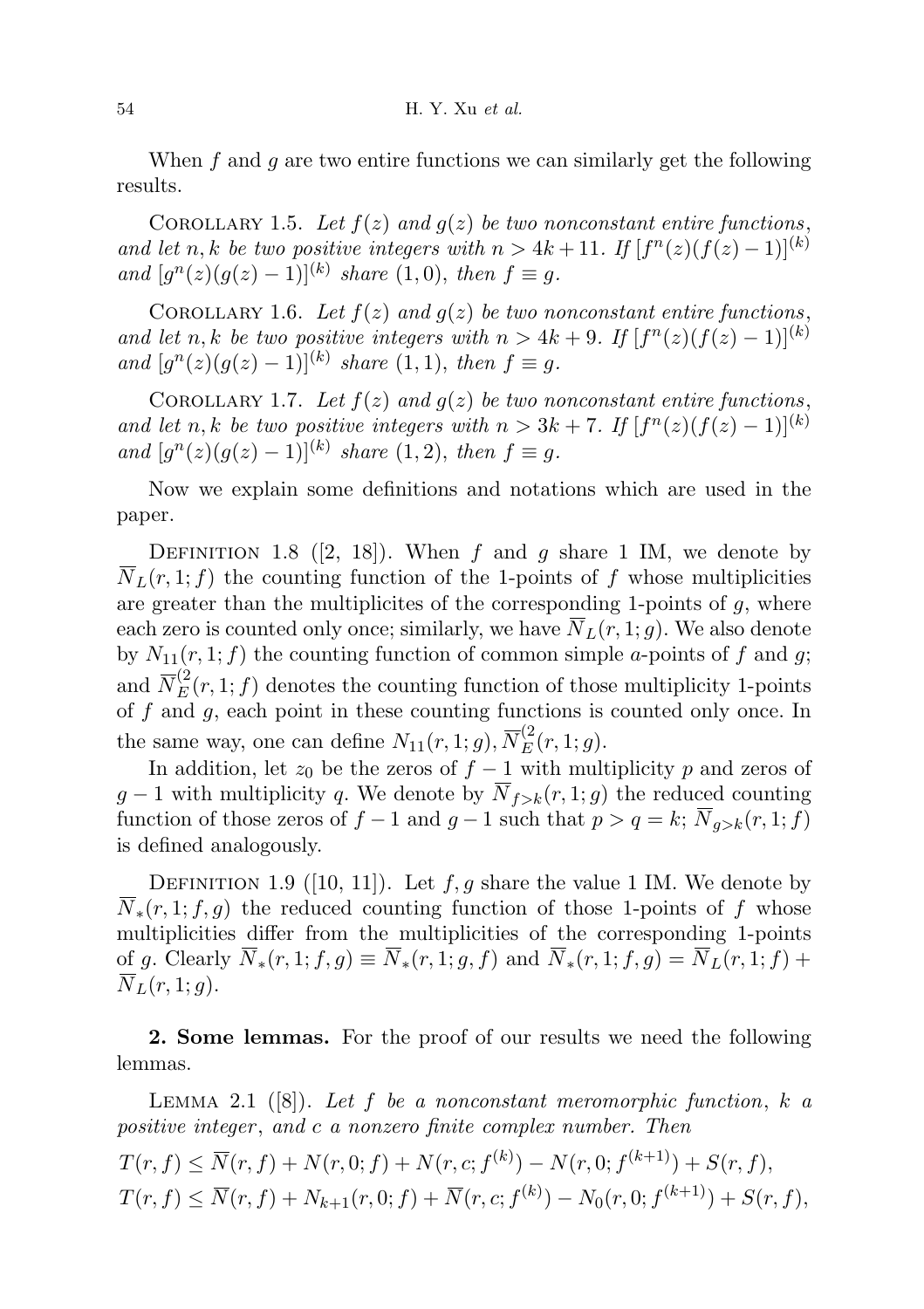where  $N_0(r, 0; f^{(k+1)})$  only counts those points such that  $f^{(k+1)} = 0$  but  $f(f^{(k)} - c) \neq 0.$ 

LEMMA 2.2 ([8]). Let f be a meromorphic function and  $\alpha_1, \alpha_2$  be two meromorphic functions such that  $T(r, \alpha_i) = S(r, f)$   $(i = 1, 2)$ . Then

 $T(r, f) \leq \overline{N}(r, f) + \overline{N}(r, \alpha_1(z); f) + \overline{N}(r, \alpha_2(z); f) + S(r, f).$ 

LEMMA 2.3 ( $[14]$ ). Let f be a nonconstant meromorphic function and  $P(f) = a_0 + a_1f + a_2f^2 + \cdots + a_nf^n$ , where  $a_0, a_1, \ldots, a_n$  are constants and  $a_n \neq 0$ . Then

$$
T(r, P(f)) = nT(r, f) + S(r, f).
$$

LEMMA 2.4 ([1]). Let f be a nonconstant meromorphic function and  $k$ be a positive integer. Then

$$
N_2(r, 1/f^{(k)}) \le k \overline{N}(r, f) + N_{k+2}(r, 1/f) + S(r, f).
$$

LEMMA 2.5 ([7]). Let f be a nonconstant entire function and  $k \geq 2$  be a positive integer. If  $f(z)f^{(k)}(z) \neq 0$ , then  $f = e^{az+b}$ , where  $a \neq 0$ , b are constants.

LEMMA 2.6 ([11]). Let F and G be two nonconstant meromorphic functions sharing (1,0), and  $H \not\equiv 0$ . Then

$$
N_{11}(r, 1; F) \le N(r, H) + S(r, F) + S(r, G),
$$
  
=  $\left(\frac{F''}{F'} - \frac{2F'}{F}\right) - \left(\frac{G''}{F'} - \frac{2G'}{F}\right).$ 

where  $H =$  $\left(\frac{F''}{F'} - \frac{2F'}{F - 1}\right)$  $\frac{2F'}{F-1}$ ) –  $\left(\frac{G''}{G'} - \frac{2G'}{G-1}\right)$  $\frac{2G'}{G-1}$ .

LEMMA 2.7 ([1]). Let  $F$  and  $G$  be two nonconstant meromorphic functions sharing  $(1, 0)$ , and  $H \not\equiv 0$ . Then

$$
N(r, \infty; H) \le \overline{N}(r, \infty; F \mid \ge 2) + \overline{N}(r, \infty; G \mid \ge 2) + \overline{N}(r, 0; F \mid \ge 2)
$$
  
+  $\overline{N}(r, 0; G \mid \ge 2) + N_0(r, 0; F') + N_0(r, 0; G')$   
+  $\overline{N}_*(r, 1; F, G) + S(r, F) + S(r, G),$ 

where  $N_0(r, 0; F')$  is the reduced counting function of those zeros of  $F'$  which are not zeros of  $F(F-1)$ , and  $N_0(r, 0; G')$  is similarly defined.

LEMMA 2.8 (11). Let F and G be two meromorphic functions sharing  $(1, 0)$ . Then

$$
\overline{N}_{G>1}(r,1;F) \leq \overline{N}(r,0;G) + \overline{N}(r,\infty;G) - N_0(r,0;G') + S(r,G),
$$
  

$$
\overline{N}_{F>1}(r,1;G) \leq \overline{N}(r,0;F) + \overline{N}(r,\infty;F) - N_0(r,0;F') + S(r,F).
$$

LEMMA 2.9 ([17]). Let F and G be two meromorphic functions sharing  $(1, 0)$ . Then

$$
\overline{N}_L(r, 1; F) \leq \overline{N}(r, 0; F) + \overline{N}(r, \infty; F) + S(r, F),
$$
  

$$
\overline{N}_L(r, 1; G) \leq \overline{N}(r, 0; G) + \overline{N}(r, \infty; G) + S(r, G).
$$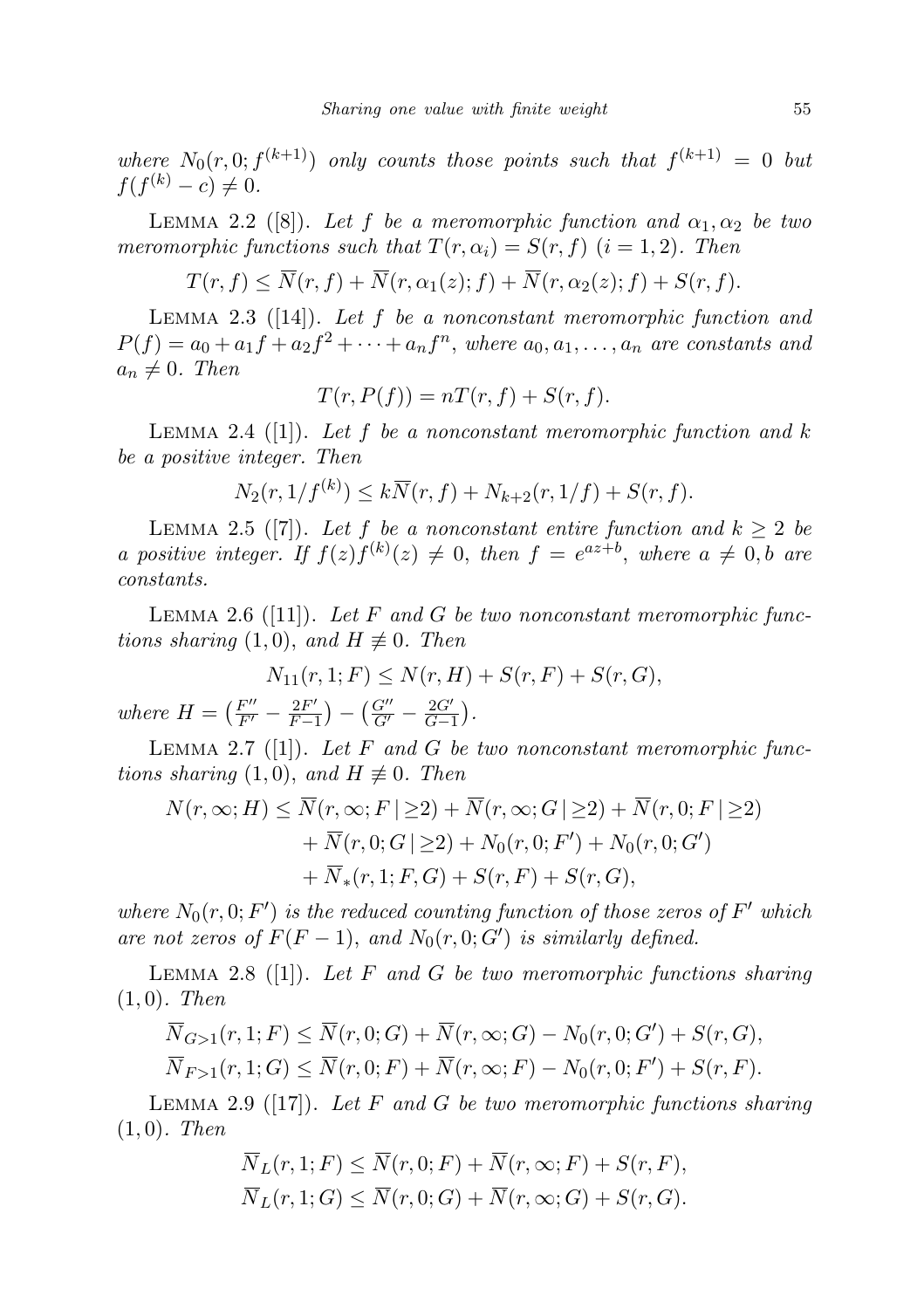LEMMA 2.10 ([1]). Let  $f, g$  share  $(1, 1)$ . Then  $\overline{N}_{f>2}(r, 1; g) \leq \frac{1}{2}\overline{N}(r, 0; f) + \frac{1}{2}\overline{N}(r, \infty; f) - \frac{1}{2}\overline{N}_0(r, 0; f') + S(r, f),$  $\overline{N}_{g>2}(r, 1; f) \leq \frac{1}{2}\overline{N}(r, 0; g) + \frac{1}{2}\overline{N}(r, \infty; g) - \frac{1}{2}\overline{N}_0(r, 0; g') + S(r, g).$ 

LEMMA 2.11 ([11]). If two nonconstant meromorphic functions  $f, g$  share  $(1, 2)$  then

$$
\overline{N}_0(r,0;g') + \overline{N}(r,1;g \mid \geq 2) + \overline{N}_*(r,1;f,g) \leq \overline{N}(r,\infty;g) + \overline{N}(r,0;g) + S(r,g).
$$

LEMMA 2.12. Let  $f$  and  $g$  be two meromorphic functions, and let  $k$  be a positive integer. Suppose that  $f^{(k)}$  and  $g^{(k)}$  share  $(1, l)$   $(l = 0, 1, 2)$ .

(i) If 
$$
l = 0
$$
 and

(1) 
$$
\Delta_1 = (2k+4) \min \{ \Theta(\infty, f), \Theta(\infty, g) \} + (2k+3) \min \{ \Theta(\infty, f), \Theta(\infty, g) \} + \delta_{k+1}(0, f) + \delta_{k+1}(0, g) + \delta_{k+2}(0, f) + \delta_{k+2}(0, g) + \min \{ \Theta(0, f), \Theta(0, g) \} > 4k+11,
$$

then either  $f^{(k)}g^{(k)} \equiv 1$  or  $f \equiv g$ . (ii) If  $l = 1$  and

(2) 
$$
\Delta_2 = (k+5/2) \min{\Theta(\infty, f), \Theta(\infty, g)} + (2k+2) \min{\Theta(\infty, f), \Theta(\infty, g)} + \delta_{k+1}(0, f) + \delta_{k+1}(0, g) + \delta_{k+2}(0, f) + \delta_{k+2}(0, g) > 3k + 15/2,
$$

then either  $f^{(k)}g^{(k)} \equiv 1$  or  $f \equiv g$ . (iii) If  $l = 2$  and

(3) 
$$
\Delta_3 = (k+2) \min \{ \Theta(\infty, f), \Theta(\infty, g) \} + (k+2) \min \{ \Theta(\infty, f), \Theta(\infty, g) \} + \min \{ \delta_{k+1}(0, f), \delta_{k+1}(0, g) \} + \delta_{k+2}(0, f) + \delta_{k+2}(0, g) > 2k + 6,
$$

then either  $f^{(k)}g^{(k)} \equiv 1$  or  $f \equiv g$ .

*Proof.* Let 
$$
F = f^{(k)}
$$
,  $G = g^{(k)}$  and  
\n
$$
H \equiv \left(\frac{F''}{F'} - \frac{2F'}{F - 1}\right) - \left(\frac{G''}{G'} - \frac{2G'}{G - 1}\right).
$$

(i) If  $l = 0$ , then F, G share (1,0). Suppose  $H \not\equiv 0$ . Then we have

(4) 
$$
N_{11}(r, 1; F) \le \overline{N}(r, 0; H) \le N(r, H) + S(r, F) + S(r, G).
$$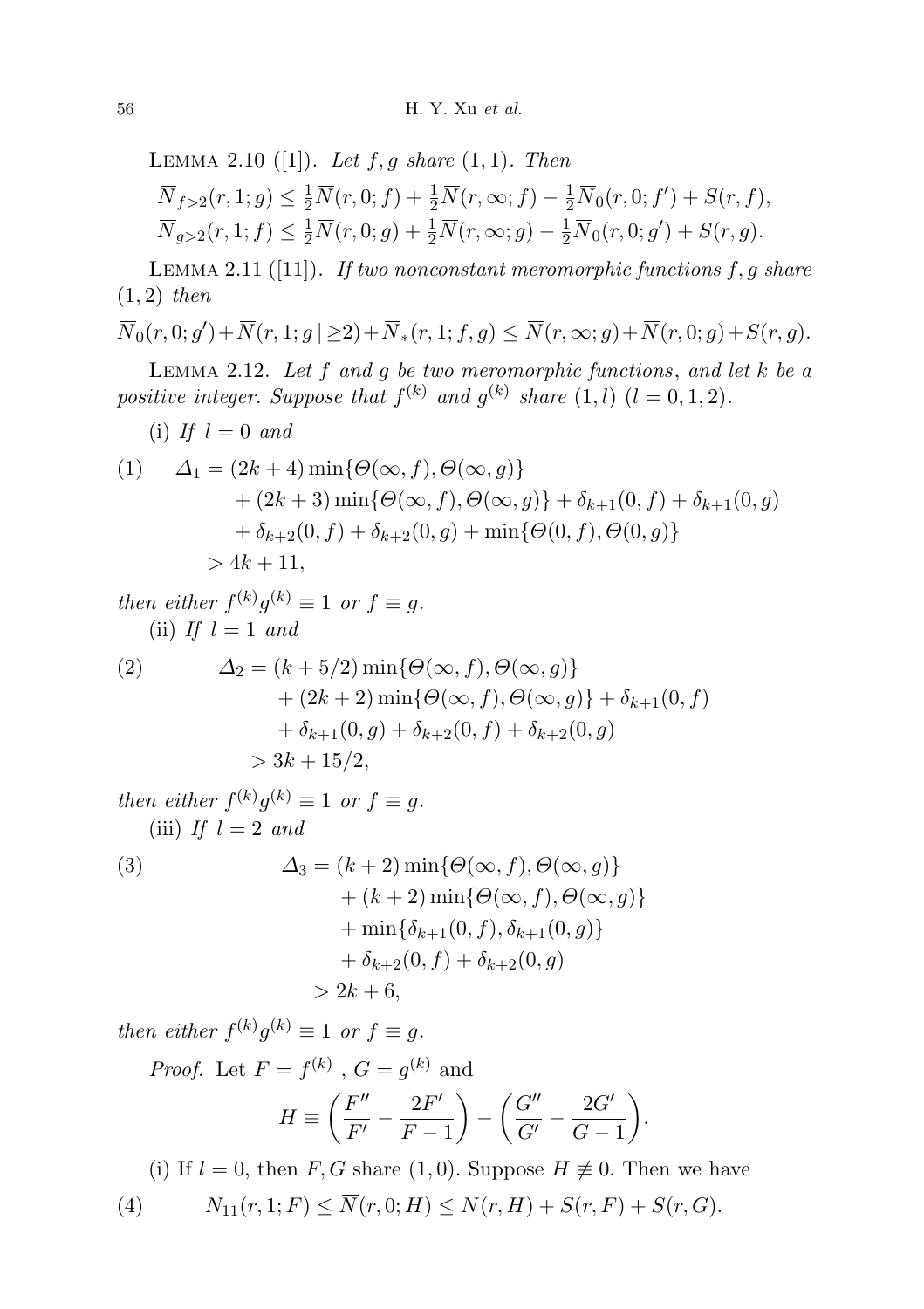So using Lemmas 2.6–2.9 and (4), we get

$$
(5) \quad \overline{N}(r, 1; F) + \overline{N}(r, 1; G) \n\leq N_{11}(r, 1; F) + \overline{N}_L(r, 1; F) + \overline{N}_L(r, 1; G) \n+ \overline{N}_E^2(r, 1; F) + \overline{N}(r, 1; G) \n\leq N_{11}(r, 1; F) + N(r, 1; G) - \overline{N}_L(r, 1; G) \n+ \overline{N}_{G>1}(r, 1; F) + \overline{N}_{F>1}(r, 1; G) \n\leq \overline{N}(r, \infty; F | \geq 2) + \overline{N}(r, \infty; G | \geq 2) + \overline{N}(r, 0; F | \geq 2) \n+ \overline{N}(r, 0; G | \geq 2) + \overline{N}_*(r, 1; F, G) + T(r, G) - m(r, 1; G) \n+ O(1) - \overline{N}_L(r, 1; G) - \overline{N}_{F>1}(r, 1; G) + \overline{N}_{G>1}(r, 1; F) \n+ N_0(r, 0; F') + N_0(r, 0; G') + S(r, F) + S(r, G) \n\leq N_2(r, 0; F) + N_2(r, 0; G) + N_2(r, F) + N_2(r, G) \n+ T(r, G) + \overline{N}(r, 0; F) + \overline{N}(r, F) + N_0(r, 0; F') \n+ N_0(r, 0; G') + S(r, F) + S(r, G).
$$

Since  $F = f^{(k)}$  and  $G = g^{(k)}$ , from Lemma 2.4 and (5) we obtain

(6) 
$$
\overline{N}(r, 1; F) + \overline{N}(r, 1; G)
$$
  
\n
$$
\leq N_2(r, 0; f^{(k)}) + N_2(r, 0; g^{(k)}) + N_2(r, f^{(k)}) + N_2(r, g^{(k)})
$$
  
\n
$$
+ T(r, g^{(k)}) + \overline{N}(r, 0; f^{(k)}) + \overline{N}(r, f^{(k)}) + N_0(r, 0; f^{(k+1)})
$$
  
\n
$$
+ N_0(r, 0; g^{(k+1)}) + S(r, f) + S(r, g)
$$
  
\n
$$
\leq (2k+3)\overline{N}(r, f) + (2k+2)\overline{N}(r, g) + \overline{N}(r, 0; f) + T(r, g)
$$
  
\n
$$
+ N_{k+2}(r, 0; f) + N_{k+2}(r, 0; g) + N_0(r, 0; f^{(k+1)})
$$
  
\n
$$
+ N_0(r, 0; g^{(k+1)}) + S(r, f) + S(r, g).
$$

And from Lemma 2.1, we have

(7) 
$$
T(r, f) \leq \overline{N}(r, f) + N_{k+1}(r, 0; f) + \overline{N}(r, c; f^{(k)}) - N_0(r, 0; f^{(k+1)}) + S(r, f),
$$

(8) 
$$
T(r,g) \leq \overline{N}(r,g) + N_{k+1}(r,0;g) + \overline{N}(r,c;g^{(k)}) - N_0(r,0;g^{(k+1)}) + S(r,g).
$$

Thus, from  $(4)-(8)$  (let  $c=1$ ) we get

$$
T(r, f) + T(r, g) \le (2k+4)\overline{N}(r, f) + (2k+3)\overline{N}(r, g) + \overline{N}(r, 0; f) + T(r, g) + N_{k+1}(r, 0; f) + N_{k+1}(r, 0; g) + N_{k+2}(r, 0; f) + N_{k+2}(r, 0; g) + S(r, f) + S(r, g).
$$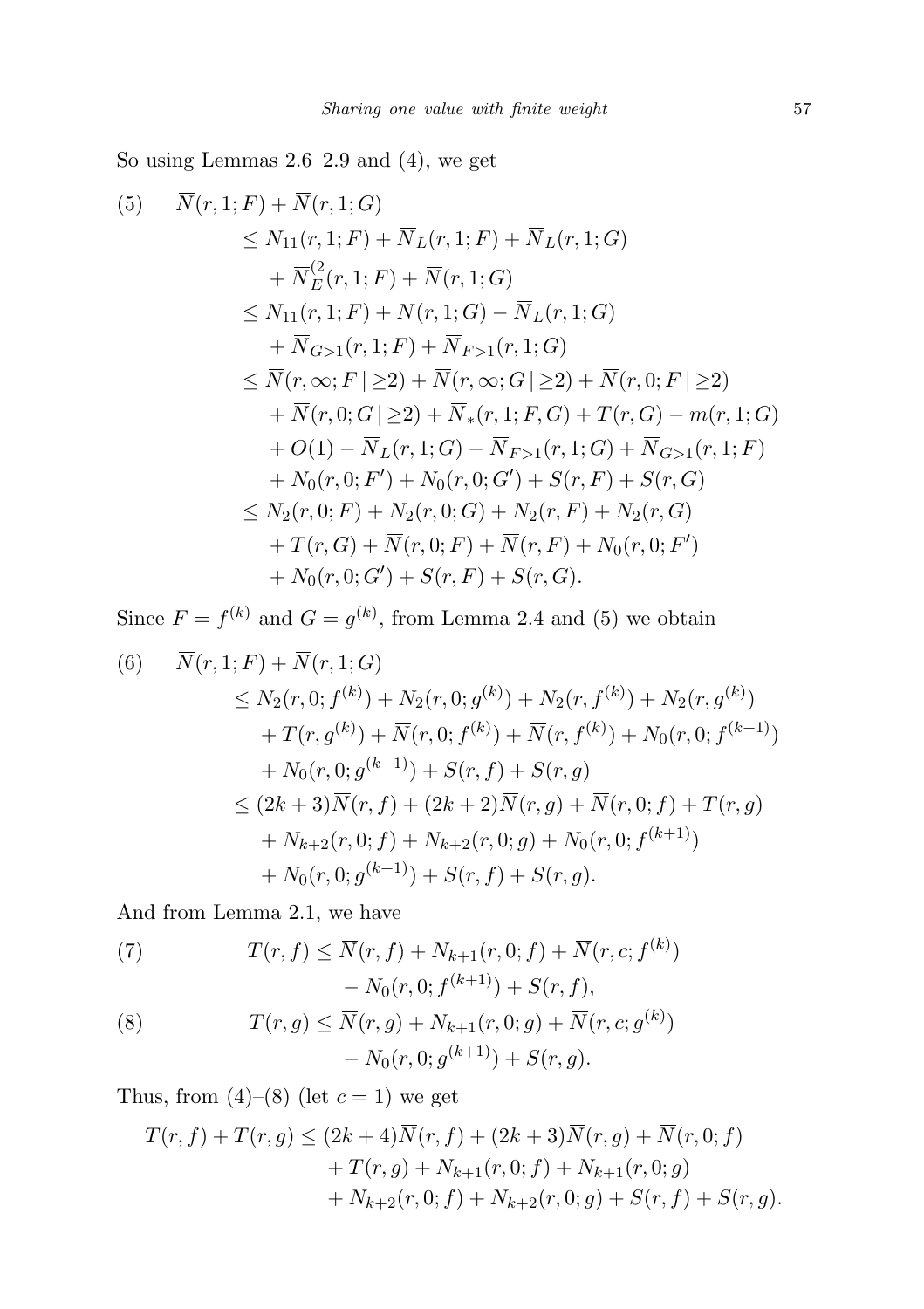This becomes

(9) 
$$
T(r, f) \le (2k+4)\overline{N}(r, f) + (2k+3)\overline{N}(r, g) + \overline{N}(r, 0; f) + N_{k+1}(r, 0; f) + N_{k+1}(r, 0; g) + N_{k+2}(r, 0; f) + N_{k+2}(r, 0; g) + S(r, f) + S(r, g).
$$

Without loss of generality, we suppose that there exists a set  $I$  of infinite measure such that  $T(r, g) \leq T(r, f)$  for  $r \in I$ . Hence

$$
T(r, f) \le [4k + 12 - (2k + 4)\Theta(\infty, f) - (2k + 3)\Theta(\infty, g) - \delta_{k+1}(0, f) - \delta_{k+1}(0, g) - \delta_{k+2}(0, f) - \delta_{k+2}(0, g) - \Theta(0, f) + \varepsilon]T(r, f) + S(r, f)
$$

for  $r \in I$  and  $0 < \varepsilon < \Delta_1 - 4k - 11$ , that is,  $\{\Delta_1 - (4k + 11) - \varepsilon\}T(r, f) \le$  $S(r, f)$ , so  $\Delta_1 - (4k + 11) \leq 0$ , contrary to hypothesis.

Therefore, we have  $H \equiv 0$ . Then

$$
\frac{f^{(k+2)}}{f^{(k+1)}} - \frac{2f^{(k+1)}}{f^{(k)} - 1} \equiv \frac{g^{(k+2)}}{g^{(k+1)}} - \frac{2g^{(k+1)}}{g^{(k)} - 1}.
$$

From this equation we get

(10) 
$$
g^{(k)} = \frac{(b+1)f^{(k)} + (a-b-1)}{bf^{(k)} + (a-b)},
$$

where  $a \neq 0$ , b are two constants.

Now, we consider three cases as follows.

(i)<sub>1</sub> Suppose  $b \neq 0, -1$ . If  $a - b - 1 \neq 0$ , then by (10) we know that

$$
\overline{N}\bigg(r, \frac{a-b-1}{b+1}; f^{(k)}\bigg) = \overline{N}(r, 0; g^{(k)}).
$$

By Lemma 2.1 we have

$$
T(r, f) \leq \overline{N}(r, f) + N_{k+1}(r, 0; f) + \overline{N}(r, c; f^{(k)})
$$
  
\n
$$
- N_0(r, 0; f^{(k+1)}) + S(r, f)
$$
  
\n
$$
\leq \overline{N}(r, f) + N_{k+1}(r, 0; f) + \overline{N}\left(r, \frac{a-b-1}{b+1}; f^{(k)}\right) + S(r, f)
$$
  
\n
$$
\leq \overline{N}(r, f) + N_{k+1}(r, 0; f) + k\overline{N}(r, g)
$$
  
\n
$$
+ \overline{N}(r, 0; g) + S(r, f)
$$
  
\n
$$
\leq (2k+4)\overline{N}(r, f) + (2k+3)\overline{N}(r, g) + \overline{N}(r, 0; f)
$$
  
\n
$$
+ N_{k+1}(r, 0; f) + N_{k+1}(r, 0; g) + N_{k+2}(r, 0; f)
$$
  
\n
$$
+ N_{k+2}(r, 0; g) + S(r, f) + S(r, g).
$$

Hence, by (1) we deduce that  $T(r, f) \leq S(r, f)$  for  $r \in I$ , a contradiction.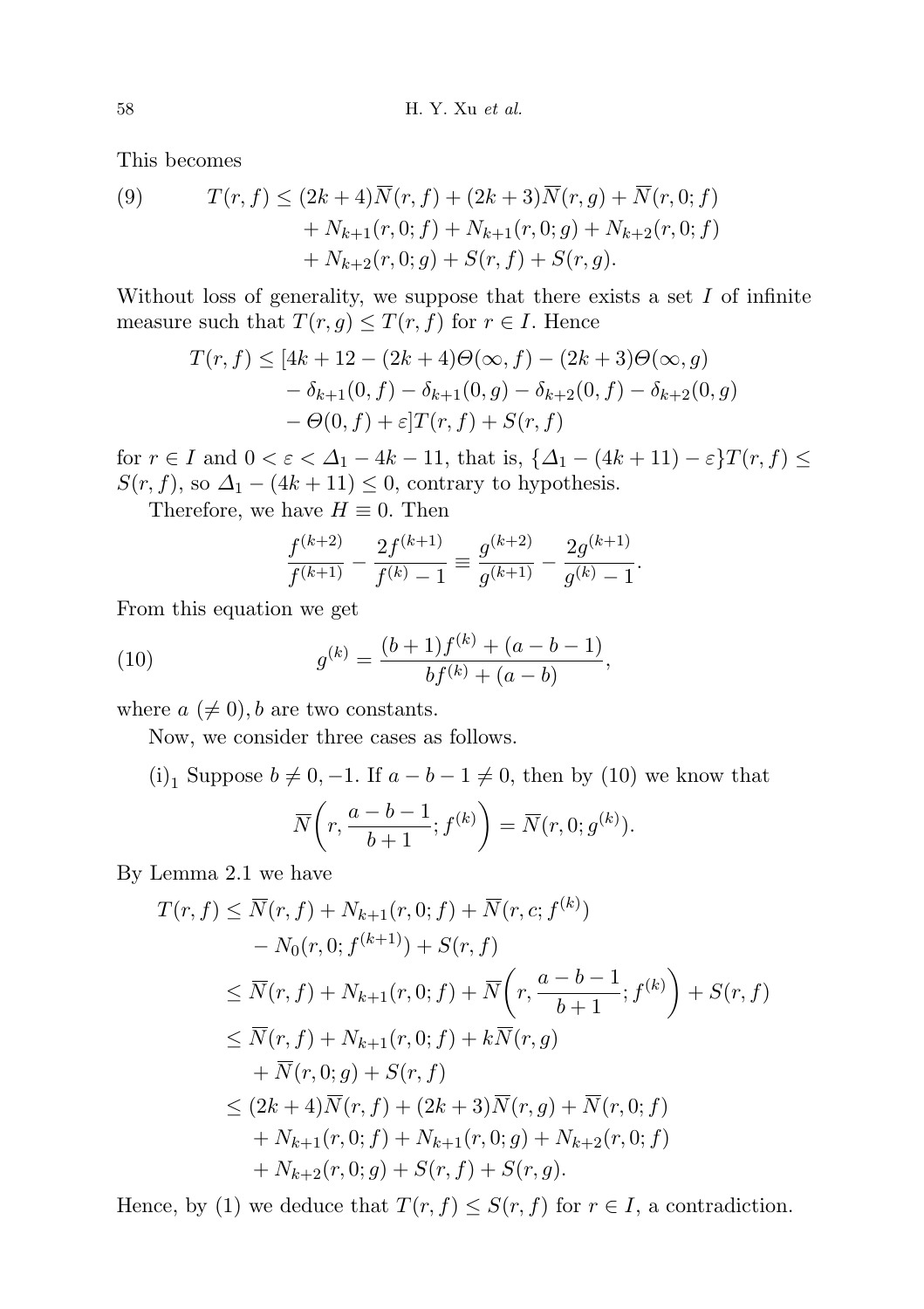If  $a - b - 1 = 0$ , then by (10) we know  $g^{(k)} = ((b+1)f^{(k)})/(bf^{(k)}+1)$ . Obviously,

$$
\overline{N}(r,1/b; f^{(k)}) = \overline{N}(r,g^{(k)}).
$$

By Lemma 2.1 we have

$$
T(r, f) \leq \overline{N}(r, f) + N_{k+1}(r, 0; f) + \overline{N}(r, c; f^{(k)})
$$
  
\n
$$
- N_0(r, 0; f^{(k+1)}) + S(r, f)
$$
  
\n
$$
\leq \overline{N}(r, f) + N_{k+1}(r, 0; f) + \overline{N}(r, 1/b; f^{(k)}) + S(r, f)
$$
  
\n
$$
\leq \overline{N}(r, f) + N_{k+1}(r, 0; f) + \overline{N}(r, g)
$$
  
\n
$$
+ N_{k+1}(r, 0; f) + N_{k+1}(r, 0; g) + N_{k+2}(r, 0; f)
$$
  
\n
$$
+ N_{k+2}(r, 0; g) + S(r, f) + S(r, g).
$$

Hence, by (1) we deduce that  $T(r, f) \leq S(r, f)$  for  $r \in I$ , a contradiction.

(i)<sub>2</sub> Suppose  $b = -1$ . Then (10) becomes  $g^{(k)} = a/(a+1-f^{(k)})$ .

If  $a + 1 \neq 0$ , then  $\overline{N}(r, a + 1; f^{(k)}) = \overline{N}(r, g^{(k)})$ , and we can deduce a contradiction as in  $(i)_1$ .

If  $a + 1 = 0$ , then  $f^{(k)}g^{(k)} \equiv 1$ .

(i)<sub>3</sub> Suppose  $b = 0$ . Then (10) becomes  $g^{(k)} = (f^{(k)} + a - 1)/a$ .

If  $a - 1 \neq 0$ , then  $\overline{N}(r, 1 - a; f^{(k)}) = \overline{N}(r, 0; g^{(k)})$ , and again we deduce a contradiction as in  $(i)_1$ .

If  $a - 1 = 0$ , then  $f^{(k)} \equiv g^{(k)}$ . From this, we obtain

 $f = q + p(z),$ 

where  $p(z)$  is a polynomial, so  $T(r, f) = T(r, g) + S(r, f)$ . If  $p(z) \neq 0$ , then by Lemma 2.2, we have

$$
T(r, f) \leq \overline{N}(r, f) + \overline{N}(r, 0; f) + \overline{N}(r, p; f) + S(r, f)
$$
  
 
$$
\leq \overline{N}(r, f) + \overline{N}(r, 0; f) + \overline{N}(r, 0; g) + S(r, f).
$$

Hence,

$$
T(r, f) \leq \{3 - [\Theta(\infty, f) + \Theta(0, g) + \Theta(0, f)] + \varepsilon\}T(r, f) + S(r, f),
$$

where  $0 < \varepsilon < (2k+3)[1-\Theta(\infty, f)] + (2k+3)[1-\Theta(\infty, g)+1-\delta_{k+1}(0, f)+$  $1 - \delta_{k+2}(0, f) + 1 - \delta_{k+2}(0, g)$ . Therefore

$$
\{\Delta_1 - 4k - 11\} T(r, f) \le S(r, f).
$$

Hence, by (1), we deduce that  $T(r, f) \leq S(r, f)$  for  $r \in I$ , a contradiction.

Therefore, we conclude that  $p(z) \equiv 0$ , that is,  $f \equiv g$ .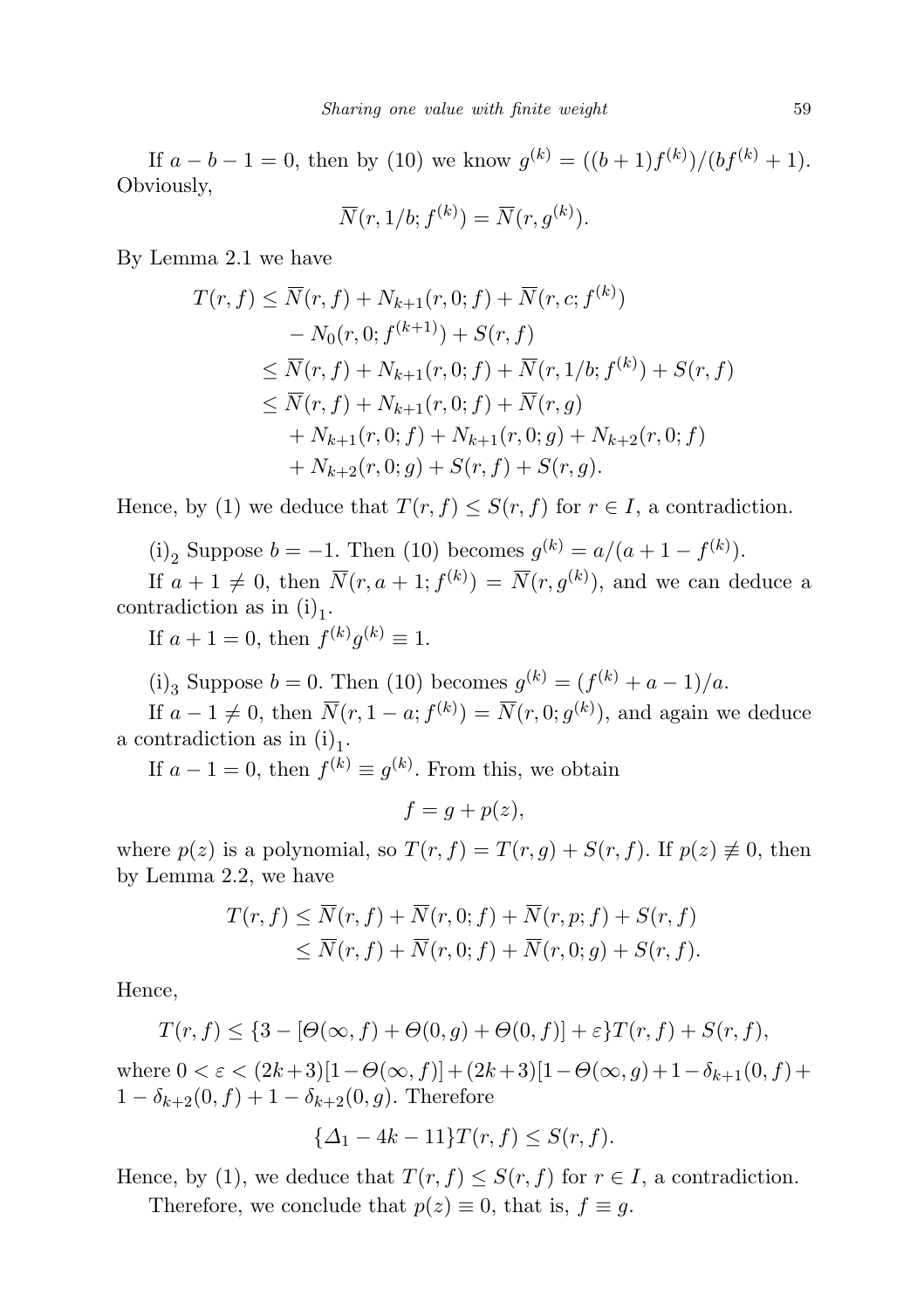(ii) If  $l = 1$ , then  $F, G$  share  $(1, 1)$ . By Lemma 2.10, (5) becomes

$$
\overline{N}(r,1;F) + \overline{N}(r,1;G)
$$
\n
$$
\leq N_{11}(r,1;F) + \overline{N}_L(r,1;F) + \overline{N}_L(r,1;G)
$$
\n
$$
+ \overline{N}_E^2(r,1;F) + \overline{N}(r,1;G)
$$
\n
$$
\leq N_{11}(r,1;F) + N(r,1;G) - \overline{N}_L(r,1;G)
$$
\n
$$
- \overline{N}_L(r,1;F) + \overline{N}_{F>2}(r,1;G)
$$
\n
$$
\leq \overline{N}(r,\infty;F|\geq 2) + \overline{N}(r,\infty;G|\geq 2) + \overline{N}(r,0;F|\geq 2)
$$
\n
$$
+ \overline{N}_*(r,1;F,G) + T(r,G) - m(r,1;G) + O(1)
$$
\n
$$
- \overline{N}_L(r,1;G) + \overline{N}(r,0;G|\geq 2) - \overline{N}_L(r,1;F)
$$
\n
$$
+ \frac{1}{2}\overline{N}(r,0;F) + \frac{1}{2}\overline{N}(r,\infty;F) + N_0(r,0;F')
$$
\n
$$
+ N_0(r,0;G') + S(r,F) + S(r,G).
$$

By Lemma 2.4, this becomes

$$
\overline{N}(r, 1; F) + \overline{N}(r, 1; G) \le (k + 3/2)\overline{N}(r, f) + (2k + 1)\overline{N}(r, g) + T(r, g) \n+ N_{k+2}(r, 0; f) + N_{k+2}(r, 0; g) + N_0(r, 0; f^{(k+1)}) \n+ N_0(r, 0; g^{(k+1)}) + S(r, f) + S(r, g).
$$

Then (9) becomes

$$
T(r, f) \le (k + 5/2)\overline{N}(r, f) + (2k + 2)\overline{N}(r, g) + N_{k+1}(r, 0; f) + N_{k+1}(r, 0; g) + N_{k+2}(r, 0; f) + N_{k+2}(r, 0; g) + S(r, f) + S(r, g).
$$

Without loss of generality, we suppose that there exists a set  $I$  of infinite measure such that  $T(r, g) \leq T(r, f)$  for  $r \in I$ . Hence

$$
T(r, f) \le [3k + 17/2 - (k + 5/2)\Theta(\infty, f) - (2k + 2)\Theta(\infty, g) - \delta_{k+1}(0, f) - \delta_{k+1}(0, g) - \delta_{k+2}(0, f) - \delta_{k+2}(0, g) + \varepsilon]T(r, f) + S(r, f)
$$

for  $r \in I$  and  $0 < \varepsilon < \Delta_2 - 3k - 15/2$ , that is,

$$
\{\Delta_2 - (3k + 15/2) - \varepsilon\} T(r, f) \le S(r, f),
$$

so  $\Delta_2 \leq 3k + 15/2$ , contrary to hypothesis.

Therefore, we have  $H \equiv 0$ , and using the same argument of (ii), we deduce that  $p(z) \equiv 0$ , that is,  $f \equiv g$ .

(iii) If  $l = 2$ , then F, G share (1, 2), and we see that  $\overline{N}(r, 1; F \mid \geq 2)$  $\overline{N}(r, 1; G | \geq 2)$ . By Lemmas 2.4, 2.5 and 2.11, we obtain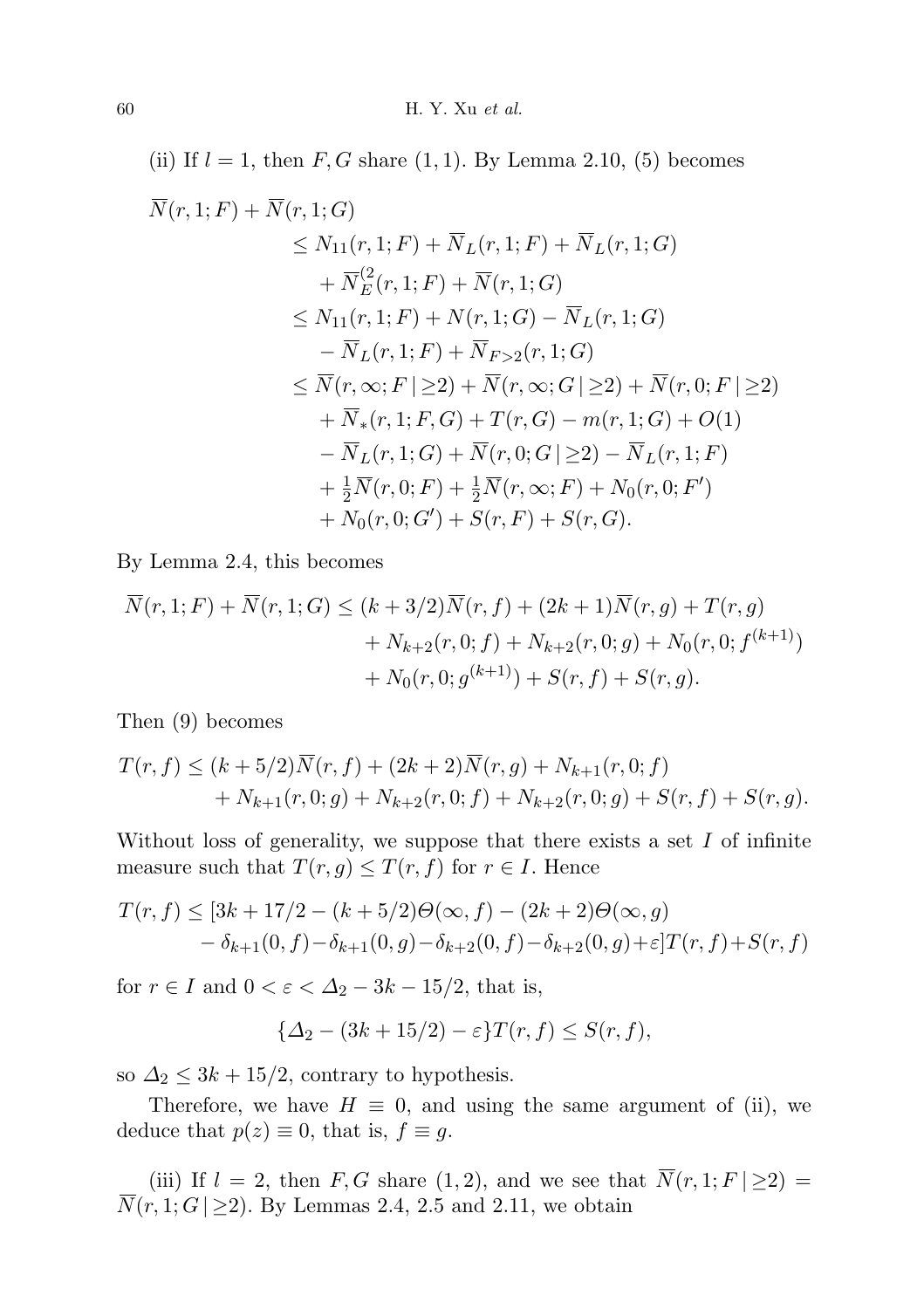$$
N(r, 1; F | =1) \leq \overline{N}(r, 0; F | \geq 2) + \overline{N}(r, 0; G | \geq 2)
$$
  
+  $\overline{N}(r, \infty; F | \geq 2) + \overline{N}(r, \infty; G | \geq 2)$   
+  $\overline{N}(r, 0; G) - \overline{N}(r, 1; G | \geq 2)$   
+  $\overline{N}_0(r, 0; F') + S(r, F) + S(r, G).$ 

Since  $\overline{N}(r, 1; F) = N(r, 1; F \mid =1) + \overline{N}(r, 1; F \mid \geq 2)$ , by Lemmas 2.1 and 2.4 and  $F = f^{(k)}$ ,  $G = g^{(k)}$ , we have  $\lambda$ 

$$
T(r, f) \le 2\overline{N}(r, f) + 2\overline{N}(r, g) + N_{k+1}(r, 0; f) + \overline{N}(r, 0; f^{(k)} | \ge 2) + \overline{N}(r, 0; g^{(k)} | \ge 2) + \overline{N}(r, 0; g^{(k)}) + S(r, f) + S(r, g).
$$

Then we obtain

$$
T(r, f) \le (k+2)\overline{N}(r, f) + (k+2)\overline{N}(r, g) + N_{k+1}(r, 0; f) + N_{k+2}(r, 0; f) + N_{k+2}(r, 0; g) + S(r, f) + S(r, g).
$$

Without loss of generality, we suppose that there exists a set  $I$  of infinite measure such that  $T(r, g) \leq T(r, f)$  for  $r \in I$ . Hence

$$
T(r, f) \le [2k + 7 - (k+2)\Theta(\infty, f) - (k+2)\Theta(\infty, g) - \delta_{k+1}(0, f) - \delta_{k+2}(0, f) - \delta_{k+2}(0, g) + \varepsilon]T(r, f) + S(r, f)
$$

for  $r \in I$  and  $0 < \varepsilon < \Delta_3 - 2k - 6$ , that is,  $\{\Delta_3 - (2k+6) - \varepsilon\}T(r, f) \leq S(r, f)$ , so  $\Delta_3 \leq 2k + 6$ , contrary to hypothesis.

Therefore,  $H \equiv 0$ , and using the same argument of (i), we deduce that  $p(z) \equiv 0$ , that is,  $f \equiv g$ .

This completes the proof of Lemma 2.12.  $\blacksquare$ 

## 3. Proof of Theorem 1.2. Let

$$
F(z) = f^{n}(z)(f(z) - 1)
$$
 and  $G(z) = g^{n}(z)(g(z) - 1)$ .

We have

$$
\Delta_1 = (2k+4) \min \{ \Theta(\infty, F), \Theta(\infty, G) \} + (2k+3) \min \{ \Theta(\infty, F), \Theta(\infty, G) \} + \min \{ \Theta(0, F), \Theta(0, G) \} + \delta_{k+1}(0, F) + \delta_{k+1}(0, G) + \delta_{k+2}(0, F) + \delta_{k+2}(0, G).
$$

Since

$$
\Theta(0, F) = 1 - \overline{\lim}_{r \to \infty} \frac{\overline{N}(r, 0; F)}{T(r, F)} = 1 - \overline{\lim}_{r \to \infty} \frac{\overline{N}(r, 0; f^n(f - 1))}{(n + 1)T(r, f)}
$$
  
= 
$$
1 - \overline{\lim}_{r \to \infty} \frac{\overline{N}(r, 0; f) + \overline{N}(r, 1; f)}{(n + 1)T(r, f)} \ge 1 - \overline{\lim}_{r \to \infty} \frac{2T(r, f)}{(n + 1)T(r, f)},
$$

we obtain

(11) 
$$
\Theta(0, F) \geq \frac{n-1}{n+1}.
$$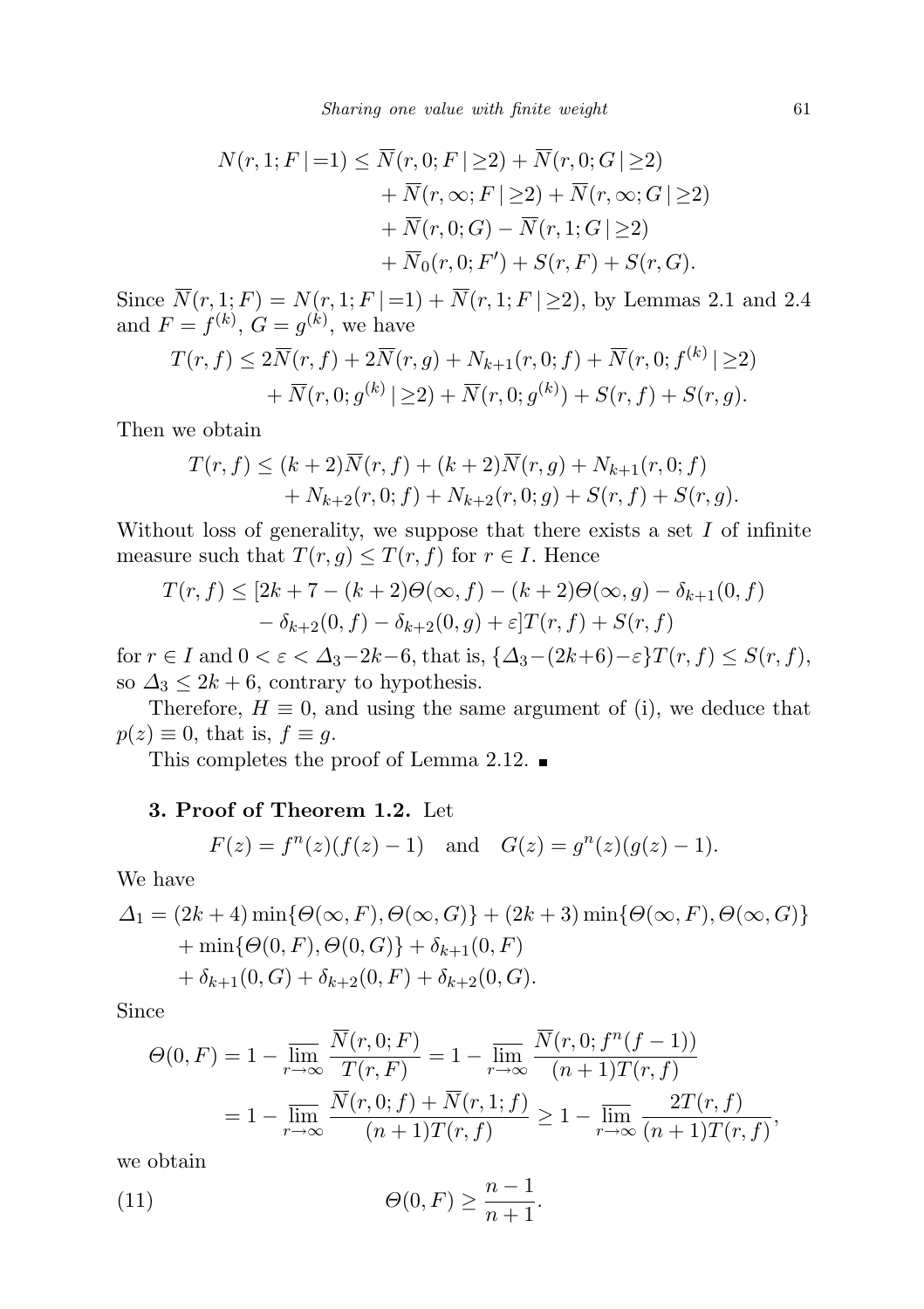Similarly,

(12) 
$$
\Theta(0, G) \ge \frac{n-1}{n+1}.
$$

And since

$$
\Theta(\infty, F) = 1 - \overline{\lim}_{r \to \infty} \frac{\overline{N}(r, F)}{T(r, F)} = 1 - \overline{\lim}_{r \to \infty} \frac{\overline{N}(r, f^n(f - 1))}{(n + 1)T(r, f)}
$$

$$
= 1 - \overline{\lim}_{r \to \infty} \frac{\overline{N}(r, f)}{(n + 1)T(r, f)} \ge 1 - \overline{\lim}_{r \to \infty} \frac{T(r, f)}{(n + 1)T(r, f)},
$$

it follows that

(13) 
$$
\Theta(\infty, F) \ge \frac{n}{n+1}.
$$

Similarly,

(14) 
$$
\Theta(\infty, G) \ge \frac{n}{n+1}.
$$

Next, by the definition of  $N_k(r, a; f)$  we have

$$
\delta_{k+1}(0, f) = 1 - \overline{\lim}_{r \to \infty} \frac{N_{k+1}(r, 0; f)}{T(r, f)} \ge 1 - \overline{\lim}_{r \to \infty} \frac{(k+1)N(r, 0; f)}{T(r, f)},
$$
  

$$
\delta_{k+1}(0, F) = 1 - \overline{\lim}_{r \to \infty} \frac{N_{k+1}(r, 0; f^n(f-1))}{T(r, F)} \ge 1 - \overline{\lim}_{r \to \infty} \frac{(k+1)\overline{N}(r, 0; F)}{T(r, F)}.
$$

Therefore

(15) 
$$
\delta_{k+1}(0, F) \ge 1 - \overline{\lim_{r \to \infty}} \frac{(k+2)T(r, f)}{(n+1)T(r, f)} = 1 - \frac{k+2}{n+1}.
$$

Similarly,

(16) 
$$
\delta_{k+1}(0, G) \ge 1 - \frac{k+2}{n+1}
$$

and

(17) 
$$
\delta_{k+2}(0, F) \ge 1 - \frac{k+3}{n+1}, \quad \delta_{k+2}(0, G) \ge 1 - \frac{k+3}{n+1}.
$$

From  $(11)–(17)$ , we get

$$
\Delta_1 \ge (2k+4)\frac{n}{n+1} + (2k+3)\frac{n}{n+1} + \frac{n-1}{n+1} + 2\left(1 - \frac{k+2}{n+1}\right) + 2\left(1 - \frac{k+3}{n+1}\right).
$$

Since  $n > 8k + 18$ , we get  $\Delta_1 > 4k + 11$ .

From the assumption of Theorem 1.2, we deduce that  $F^{(k)} = [f^n(f-1)]^{(k)}$ and  $G^{(k)} = [g^n(g-1)]^{(k)}$  share 1 IM and F, G satisfy the assumptions of Lemma 2.10. By that lemma, either  $F^{(k)}G^{(k)} \equiv 1$  or  $F \equiv G$ .

Next, we consider the following two cases: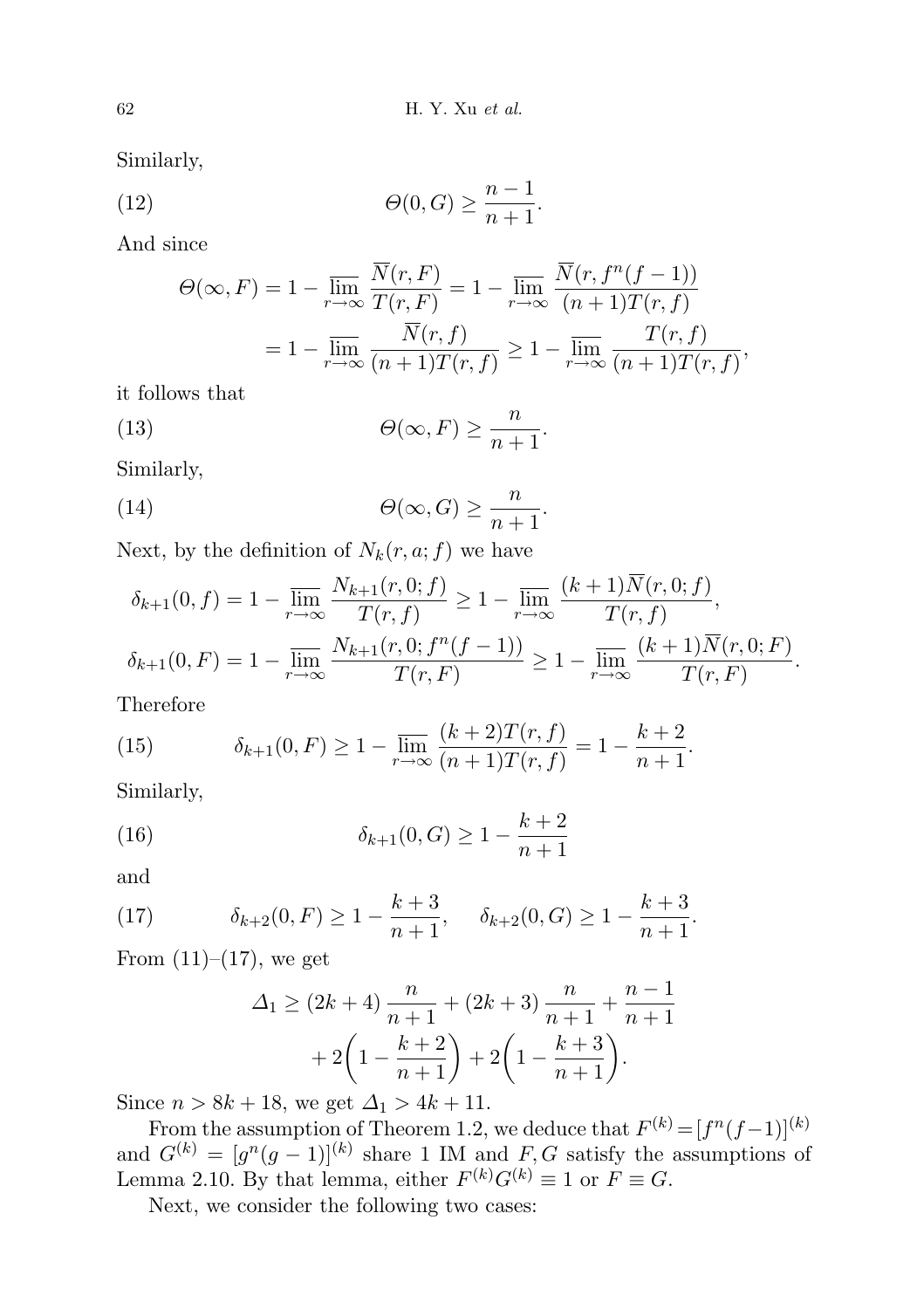CASE 1:  $F^{(k)}G^{(k)} \equiv 1$ , i.e.  $(18)$  $\binom{n}{f-1}^{(k)}[g^n(g-1)]^{(k)}\equiv 1.$ 

(i) Let  $z_0$  be a zero of f of order p. By (18),  $z_0$  is a pole of g, say of order q; (18) yields  $np-k = nq + q + k$ , i.e.,  $n(p-q) = q+2k$ , which implies that  $p \ge q + 1$  and  $q + 2k \ge n$ . Thus

$$
(19) \t\t\t\t\t p \ge n - 2k + 1.
$$

(ii) Let  $z_1$  be a zero of  $f-1$  of order  $p_1$ . Then it is a zero of  $[f^n(f-1)]^{(k)}$ of order  $p_1 - k$  and hence a pole of g, say of order  $q_1$ . By (18) we obtain  $p_1 - k = nq_1 + q_1 + k$ , i.e.,  $p_1 = (n+1)q_1 + 2k$ , so

$$
p_1 \ge n + 2k + 1.
$$

(iii) Let  $z_2$  be a zero of f' of order  $p_2$  that is not a zero of  $f(f-1)$ . Then  $z_2$ is a pole of g, say of order  $q_2$ , and by (18) we obtain  $p_2-(k-1) = nq_2+q_2+k$ , i.e.,  $p_2 = (n+1)q_2 + 2k + 1$ , so

$$
p_2 \ge n + 2k.
$$

We have similar results for the zeros of  $[g^{n}(g-1)]^{(k)}$ .

Thus we know that possible poles of g occur at (i) the zeros of  $f$ ; (ii) the zeros of  $f - 1$ ; (iii) the zeros of  $f'$  that are not zeros of  $f(f - 1)$ . Thus

$$
\overline{N}(r, g) \leq \overline{N}(r, 0; f) + \overline{N}(r, 1; f) + \overline{N}(r, 0; f')
$$
\n
$$
\leq \frac{1}{n - 2k + 1} N(r, 0; f) + \frac{1}{n + 2k + 1} N(r, 1; f) + \frac{1}{n + 2k} N(r, 0; f').
$$
\nSince  $S_n = \{1, 1\}$ ,  $S_n = \{1, 2, \ldots, n\}$  is the set of  $n + 2k + 1$ .

Since  $n \geq 8k + 18$ , we get

$$
\overline{N}(r,g) \leq \frac{1}{6k+19} N(r,0;f) + \frac{1}{10k+19} N(r,1;f) + \frac{1}{10k+18} N(r,0;f')
$$
\n
$$
\leq \frac{1}{25} N(r,0;f) + \frac{1}{29} N(r,1;f) + \frac{1}{28} N(r,0;f')
$$
\n
$$
\leq \left(\frac{1}{25} + \frac{1}{29} + \frac{2}{28}\right) T(r,f) + S(r,f)
$$
\n
$$
\leq 0.1102 T(r,f) + S(r,f).
$$

By the second fundamental theorem and the above, we obtain

(20) 
$$
T(r, g) \le \overline{N}(r, 0; g) + \overline{N}(r, 1; g) + \overline{N}(r, g) + S(r, g)
$$

$$
\le \frac{1}{25} N(r, 0; g) + \frac{1}{29} N(r, 1; g) + 0.1102 T(r, f)
$$

$$
+ S(r, f) + S(r, g)
$$

$$
\le 0.0745 T(r, g) + 0.1102 T(r, f) + S(r, f) + S(r, g).
$$

Similarly,

(21) 
$$
T(r, f) \le 0.0745 T(r, f) + 0.1102 T(r, g) + S(r, f) + S(r, g).
$$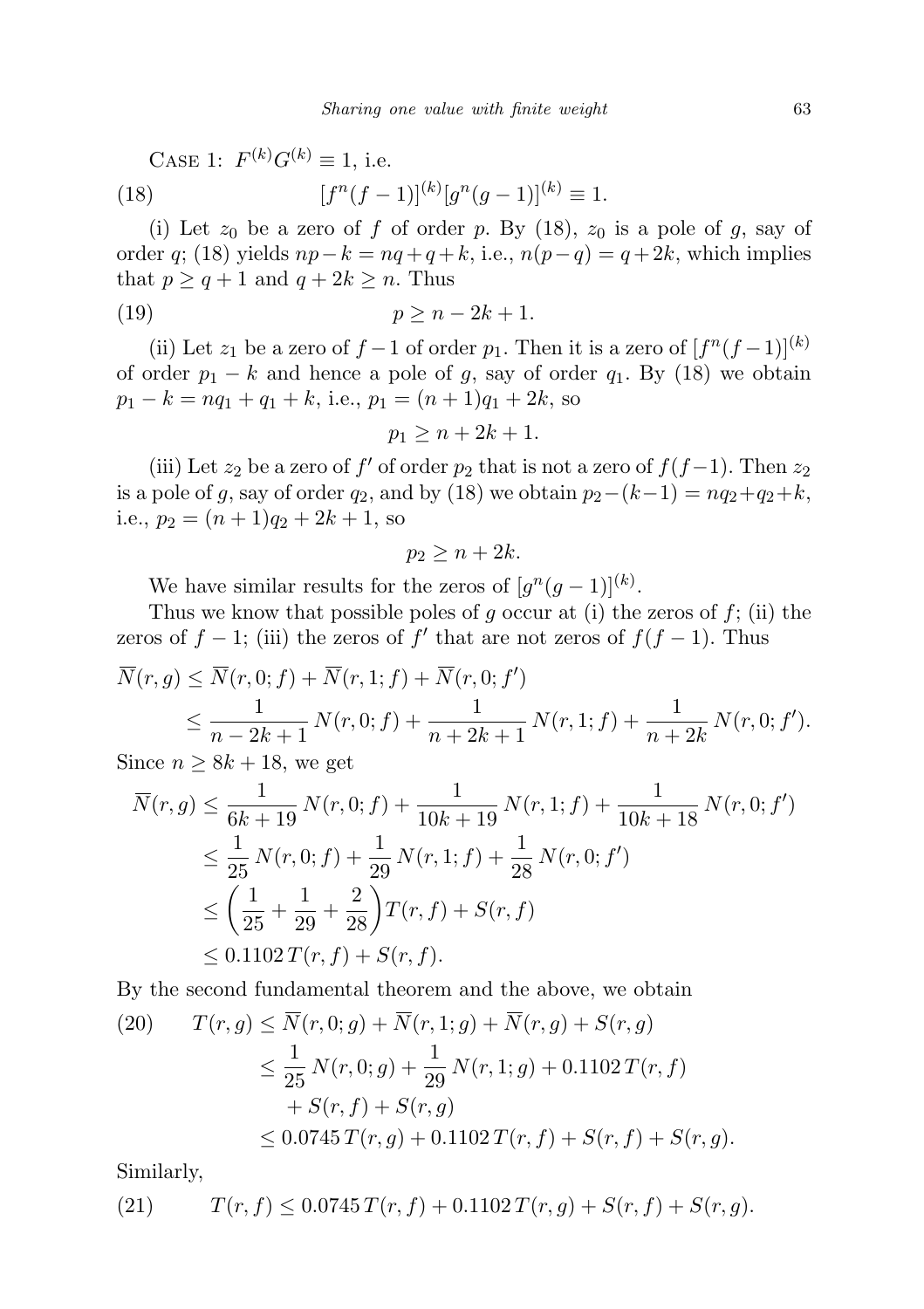Adding (20) and (21), we have

$$
T(r, f) + T(r, g) \le 0.1848[T(r, f) + T(r, g)] + S(r, f) + S(r, g),
$$

so

(22) 
$$
0.8152[T(r, f) + T(r, g)] \leq S(r, f) + S(r, g),
$$

which yields a contradiction.

CASE 2: Suppose  $F \equiv G$ , that is,

$$
f^{n}(f-1) \equiv g^{n}(g-1).
$$

We consider the following two cases.

(i) Suppose  $h = f/g$  is a constant. If  $h \equiv 1$ , then  $f \equiv g$ . If  $h \not\equiv 1$ , we deduce that

$$
g = \frac{1 - h^n}{1 - h^{n+1}}
$$
 and  $f = \frac{h(1 - h^n)}{(1 - h^{n+1})}$ .

This is a contradiction because  $f, g$  are nonconstant.

(ii) Suppose  $h = f/g$  is not a constant. Thus we get

$$
g = \frac{h^n}{1+h+h^2+\cdots+h^n} - 1.
$$

Then by Nevanlinna's first fundamental theorem and Lemma 2.3,

$$
T(r,g) = T\left(r, \sum_{j=0}^{n} \frac{1}{h^j}\right) + S(r,h) = nT(r, 1/h) + S(r,h)
$$

$$
= nT(r,h) + S(r,h).
$$

Now we note that a pole of h is not a pole of  $h^{n}/(1+h+h^{2}+\cdots+h^{n})-1$ . So

$$
\sum_{j=0}^{n} \overline{N}\bigg(r, \frac{1}{h-u_k}\bigg) \le \overline{N}(r, g),
$$

where  $u_k = \exp(2k\pi i/n)$  for  $k = 1, ..., n$ . By the second fundamental theorem we get

$$
(n-2)T(r,h) \leq \sum_{k=1}^{n} \overline{N}\left(r, \frac{1}{h-u_k}\right) + S(r,h) \leq \overline{N}(r,\infty; g) + S(r,h)
$$
  

$$
< (1 - \Theta(\infty, g) + \varepsilon)T(r,g) + S(r,h)
$$
  

$$
= n(1 - \Theta(\infty, g) + \varepsilon)T(r,h) + S(r,h)
$$

for all  $\varepsilon > 0$ . Again putting  $h_1 = 1/h$ , noting that  $T(r, h) = T(r, h_1) + O(1)$ and proceeding as above we get

$$
(n-2)T(r,h) \le n(1-\Theta(\infty, f) + \varepsilon)T(r,h) + S(r,h)
$$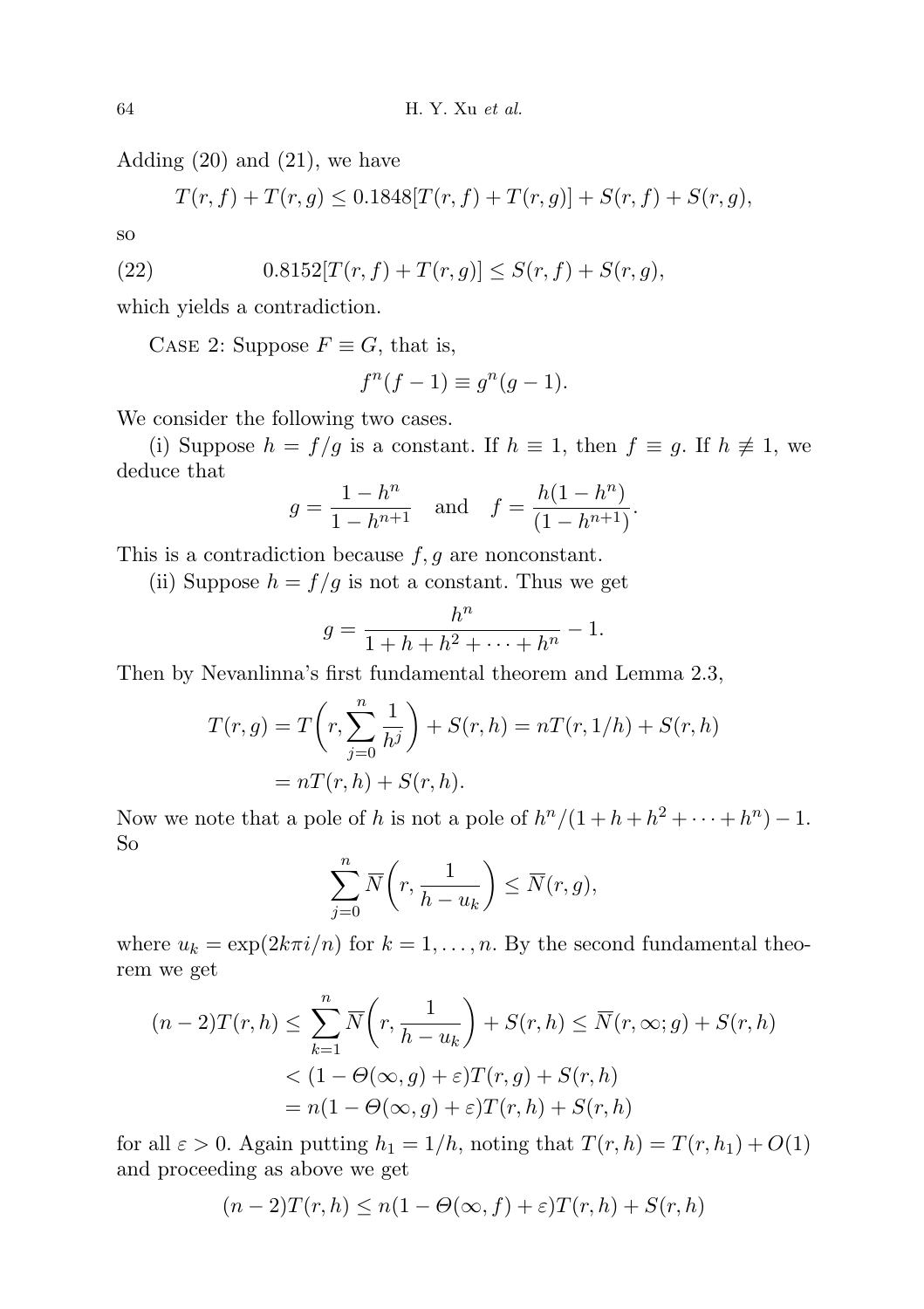for all  $\varepsilon > 0$ . Since  $\Theta(\infty, f) + \Theta(\infty, g) > 4/n$ , there exists a  $\delta > 0$  such that  $\Theta(\infty, f) + \Theta(\infty, g) > \delta + 4/n$ . Then

$$
2(n-2)T(r,h) \le n(2-\Theta(\infty, f) - \Theta(\infty, g) + 2\varepsilon)T(r,h) + S(r,h) < n(2-4/n - \delta + 2\varepsilon)T(r,h) + S(r,h),
$$

and so  $(\delta - 2\varepsilon)T(r, h) \leq S(r, h)$ , which is a contradiction for  $0 < 2\varepsilon < \delta$ . Therefore,  $f \equiv q$  and so Theorem 1.2 is proved completely.

## 4. Proof of Theorems 1.3 and 1.4

*Proof of Theorem 1.3.* From  $(11)–(17)$ , we have

$$
\Delta_2 \ge \left(k + \frac{5}{2}\right) \frac{n}{n+1} + (2k+2) \frac{n}{n+1} + 2\left(1 - \frac{k+2}{n+1}\right) + 2\left(1 - \frac{k+3}{n+1}\right).
$$

Since  $n > 7k + 23/2$ , we get  $\Delta_2 > 3k + 15/2$ .

Considering  $F^{(k)} = [f^n(f-1)]^{(k)}$  and  $G^{(k)} = [g^n(g-1)]^{(k)}$ , by the assumptions of Theorem 1.2,  $F^{(k)}$  and  $G^{(k)}$  share  $(1, 1)$ , and F and G satisfy the assumptions of Lemma 2.12; by that lemma, either  $F^{(k)}G^{(k)} \equiv 1$  or  $F \equiv G.$ 

Using the same argument of Theorem 1.2, we deduce  $f \equiv q$ .

*Proof of Theorem 1.4.* From  $(11)–(17)$ , we have

$$
\Delta_3 \ge (k+2)\frac{n}{n+1} + (k+2)\frac{n}{n+1} + \left(1 - \frac{k+2}{n+2}\right) + 2\left(1 - \frac{k+3}{n+1}\right).
$$

Since  $n > 5k + 11$ , we get  $\Delta_3 > 2k + 6$ .

Considering  $F^{(k)} = [f^n(f-1)]^{(k)}$  and  $G^{(k)} = [g^n(g-1)]^{(k)}$ , by the assumptions of Theorem 1.2,  $F^{(k)}$  and  $G^{(k)}$  share  $(1, 2)$ , and F and G satisfy the assumptions of Lemma 2.12; by that lemma, either  $F^{(k)}G^{(k)} \equiv 1$  or  $F \equiv G.$ 

Using the same argument of Theorem 1.2, we deduce  $f \equiv g$ .

Acknowledgments. We thank the referee(s) for reading the manuscript very carefully and making a number of valuable and kind comments which improved the presentation.

This work was supported by the NNSF of China (No. 10871108), the NNSF of China (No. 10371065) and the NSF of Shandong Province of China (No. Z2002A01).

#### References

- [1] A. Banerjee, Meromorphic functions sharing one value, Int. J. Math. Math. Sci. 22 (2005), 3587–3598.
- $[2] \quad -$ , Weighted sharing of a small function by a meromorphic function and its derivative, Comput. Math. Appl. 53 (2007), 1750–1761.